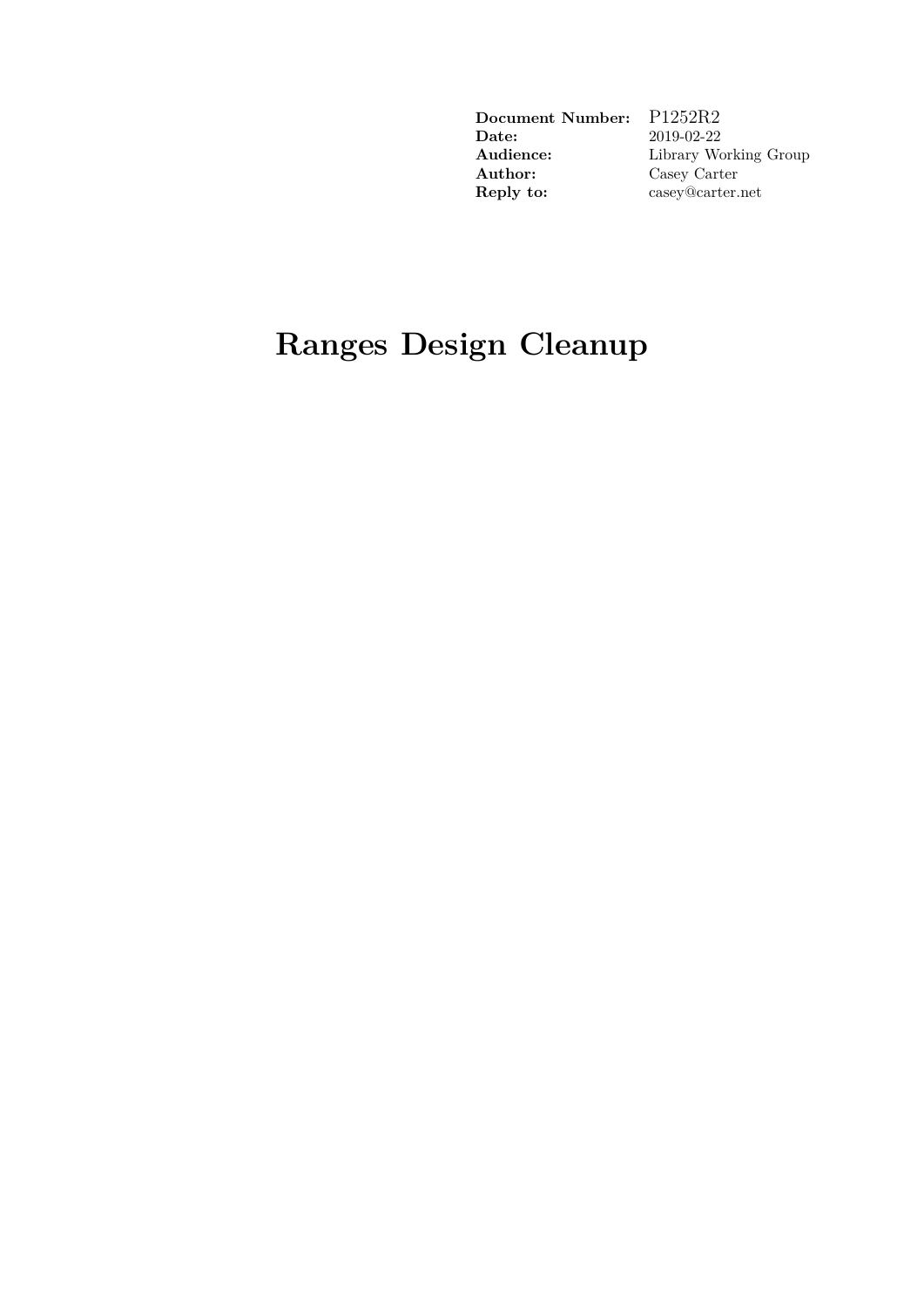# **Contents**

|                    | 1 Abstract<br>1.1                                    |                                  |  |
|--------------------|------------------------------------------------------|----------------------------------|--|
|                    | 2 Deprecate move_iterator::operator-><br>2.1         | $\mathbf{1}$                     |  |
|                    | 3 $ref\text{-}view \implies \text{ref\_view}$<br>3.1 | $\bf{2}$<br>3                    |  |
|                    | 4 Comparison function object untemplates<br>4.1      | $\overline{4}$<br>$\overline{4}$ |  |
|                    | 5 Reversing a reverse_view<br>5.1                    |                                  |  |
|                    | 6 Use cases left dangling<br>6.1                     | 8                                |  |
| Bibliography<br>11 |                                                      |                                  |  |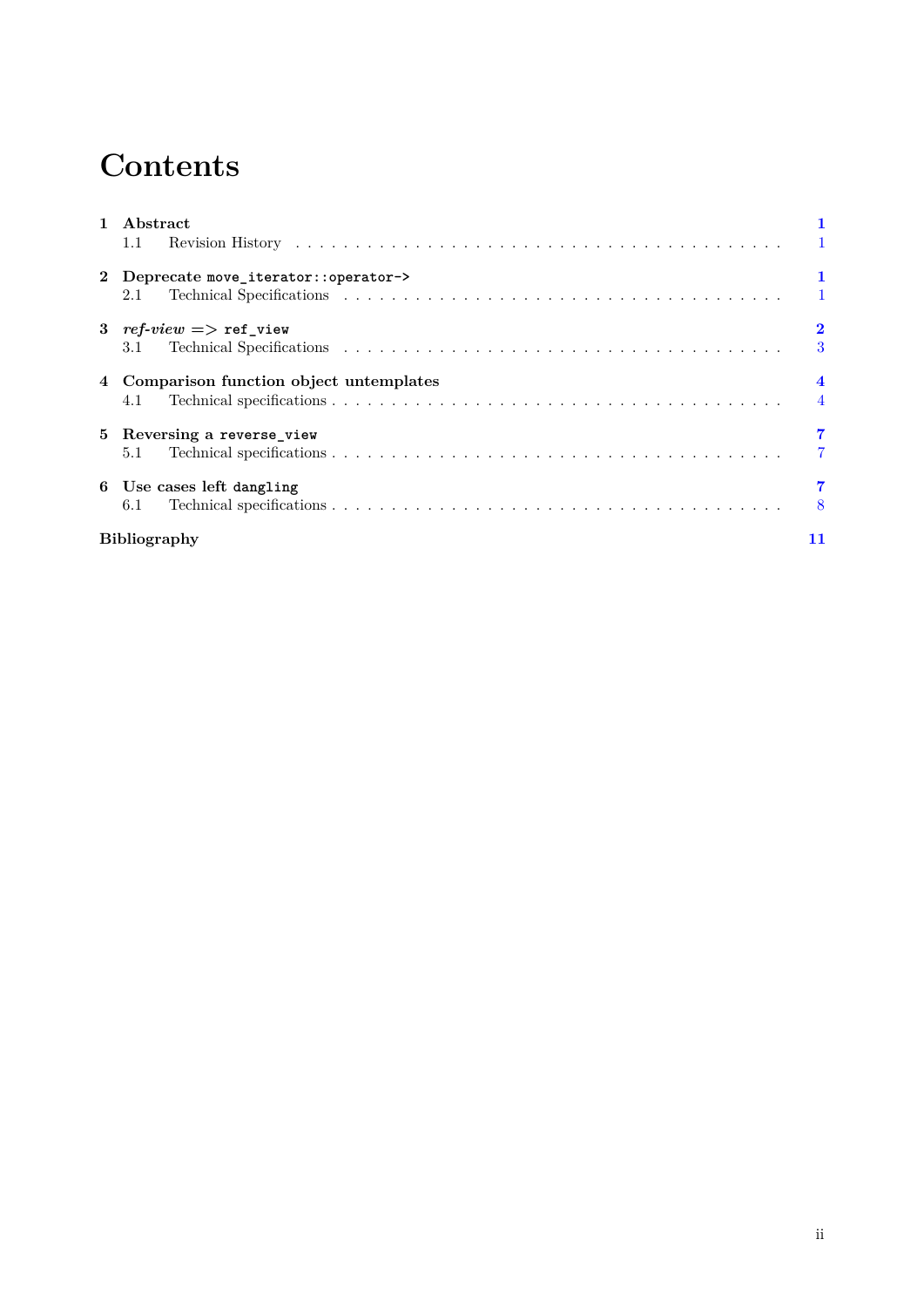# <span id="page-2-0"></span>**1 Abstract [intro]**

This paper proposes several small, independent design tweaks to Ranges that came up during LWG review of P0896 "The One Ranges Proposal" ([\[2\]](#page-12-1)).

All wording sections herein are relative to the post-San Diego working draft.

## <span id="page-2-1"></span>**1.1 Revision History [intro.history]**

### **1.1.1 Revision 2** [intro.history.r1]

- Add conversion operators to the algorithm result types as needed for the implicit conversion from e.g. copy\_result<I, O> to copy\_result<dangling, O> to be well-formed.
- Editorial tweaks requested by LWG.

### **1.1.2** Revision 1 *intro.history.r1*

- Rebase wording onto post-San Diego working draft.
- Strike section that suggested making the exposition-only concepts in [\[special.mem.concepts\]](https://wg21.link/special.mem.concepts) available to users; this part of the proposal did not have consensus in LEWG.
- Update safe subrange t to account for potential dangling as well.

### **1.1.3** Revision 0 *intro.history.r0*

<span id="page-2-2"></span>— In the beginning, all was *cv*-void. Suddenly, a proposal emerged from the darkness!

# **2 Deprecate move\_iterator::operator-> [disarm]**

C++17 [iterator.requirements.general]/1 states:

... An iterator i for which the expression  $(*i)$ .m is well-defined supports the expression  $i$ ->m with the same semantics as  $(*i)$ .m. ...

Input iterators are required to support the -> operator [\(\[input.iterators\]\)](https://wg21.link/input.iterators), and move\_iterator is an input iterator, so move\_iterator's arrow operator must satisfy that requirement, right? Sadly, it does not.

For a move\_iterator,  $*$ i is an xvalue, so  $(*i)$ .m is also an xvalue.  $i$ ->m, however, is an lvalue. Consequently, (\*i).m and i->m can produce observably different behaviors as subexpressions - they are not substitutable, as would be expected from a strict reading of "with the same semantics." The fact that -> cannot be implemented with "the same semantics" for iterators whose reference type is an rvalue was the primary motivation for removing the -> requirement from the Ranges iterator concepts. It would benefit users to deprecate move iterator's operator- $>$  in  $C++20$  as an indication that its semantics are *not* equivalent and that it will ideally go away some day.

### <span id="page-2-3"></span>**2.1 Technical Specifications and the set of the set of the set of the set of the set of the set of the set of the set of the set of the set of the set of the set of the set of the set of the set of the set of the set of**

— Strike move iterator::operator-> from the class template synopsis in [move.iterator]:

namespace std { template<class Iterator> class move\_iterator {  $[1, 1]$ constexpr iterator\_type base() const; constexpr reference operator\*() const; constexpr pointer operator->() const;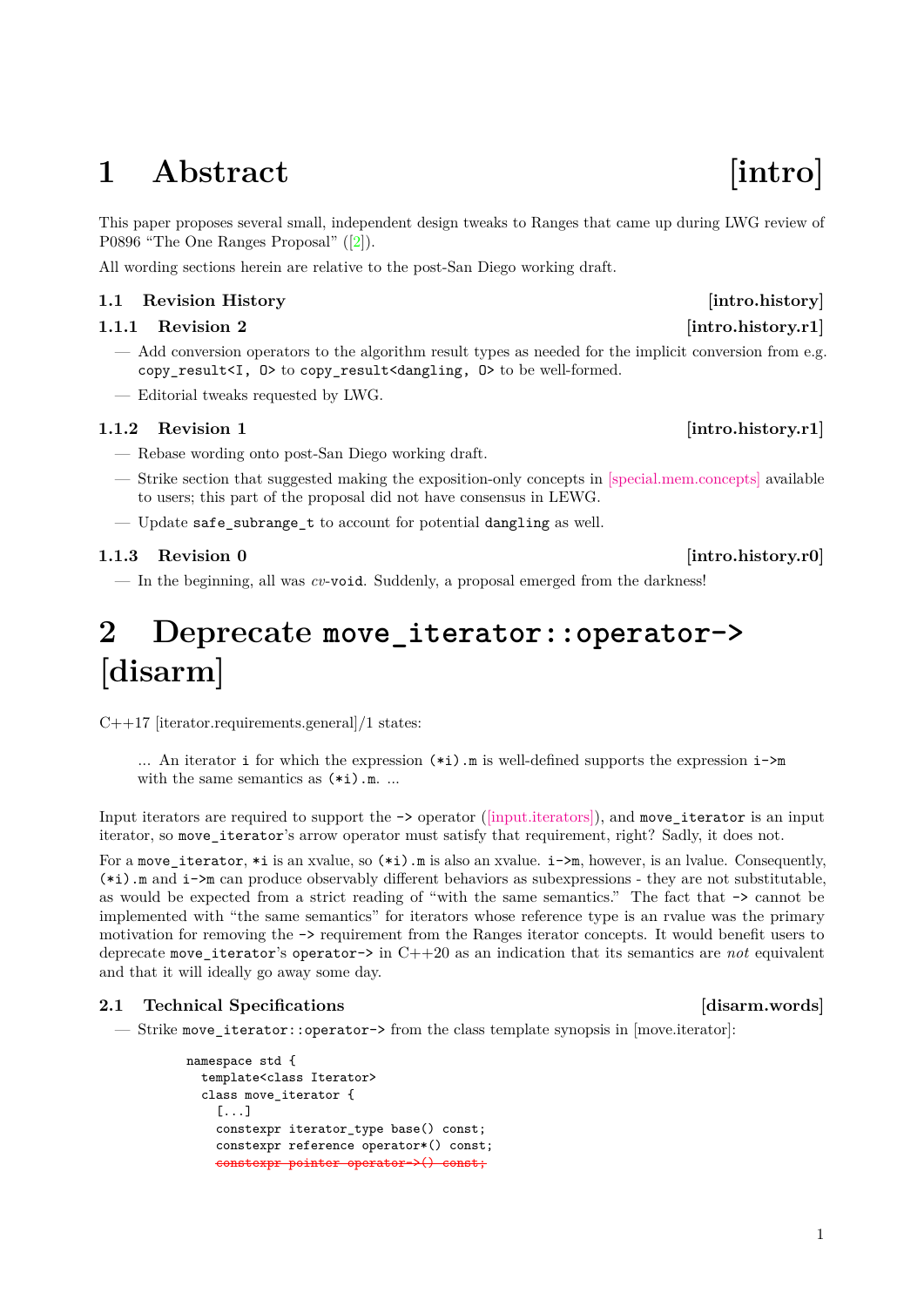```
constexpr move_iterator& operator++();
                constexpr auto operator++(int);
                [...]
              };
            }
    — Relocate the detailed specification of move_iterator::operator-> from [move.iter.elem]:
           constexpr reference operator*() const;
<sup>1</sup> Effects: Equivalent to: return ranges:: iter move(current);
           constexpr pointer operator->() const;
2 Returns: current.
           constexpr reference operator[](difference_type n) const;
3 Effects: Equivalent to: ranges::iter_move(current + n);
       [depr.iterator.primitives]
       and [depr.util.smartptr.shared.atomic]:
1 The following member is declared in addition to those members specified in [move.iterator.elem]:
            namespace std {
              template<class Iterator>
              class move_iterator {
              public:
                constexpr pointer operator->() const;
```

```
constexpr pointer operator->() const;
2 Returns: current.
```
}; }

## <span id="page-3-0"></span>3  $ref\text{-}view = > ref\text{-}view$   $[ref]$

The authors of P0896 added the exposition-only view type *ref-view* (P0896R4 [\[range.view.ref\]\)](https://wg21.link/range.view.ref) to serve as the return type of view::all [\(\[range.adaptors.all\]\)](https://wg21.link/range.adaptors.all) when passed an lvalue container. *ref-view* <T> is an "identity view adaptor" – an adaptor which produces a view containing all the elements of the underlying range exactly – of a Range of type T whose representation consists of a T\*. A *ref-view* delegates all operations through that pointer to the underlying Range.

The LEWG-approved design from P0789R3 "Range Adaptors and Utilities" ([\[1\]](#page-12-0)) used subrange<iterator\_t<R>, sentinel\_t<R>> as the return type of view::all(c) for an lvalue c of type R. *ref-view* and subrange are both identity view adaptors, so this change has little to no impact on the existing design. Why bother then? Despite that replacing subrange with *ref-view* in this case falls under as-if, *ref-view* has some advantages.

Firstly, a smaller representation: *ref-view* is a single pointer, whereas subrange is an iterator plus a sentinel, and sometimes a size. View compositions store many views produced by  $view:ial1$ , and many of those are views of lvalue containers in typical usage.

Second, and more significantly, *ref-view* is future-proof. *ref-view* retains the exact type of the underlying Range, whereas subrange erases down to the Range's iterator and sentinel type. *ref-view* can therefore easily model any and all concepts that the underlying range models simply by implementing any required expressions via delegating to the actual underlying range, but subrange must store somewhere in its representation any properties of the underlying range needed to model a concept which it cannot retrieve from an iterator and sentinel. For example, subrange must store a size to model SizedRange when the underlying range is sized but does not have an iterator and sentinel that model SizedSentinel. If we discover in the future that it is desirable to have the View returned by view::all(container) model additional concepts, we will likely be blocked by ABI concerns with subrange whereas *ref-view* can simply add more member functions and leave its representation unchanged.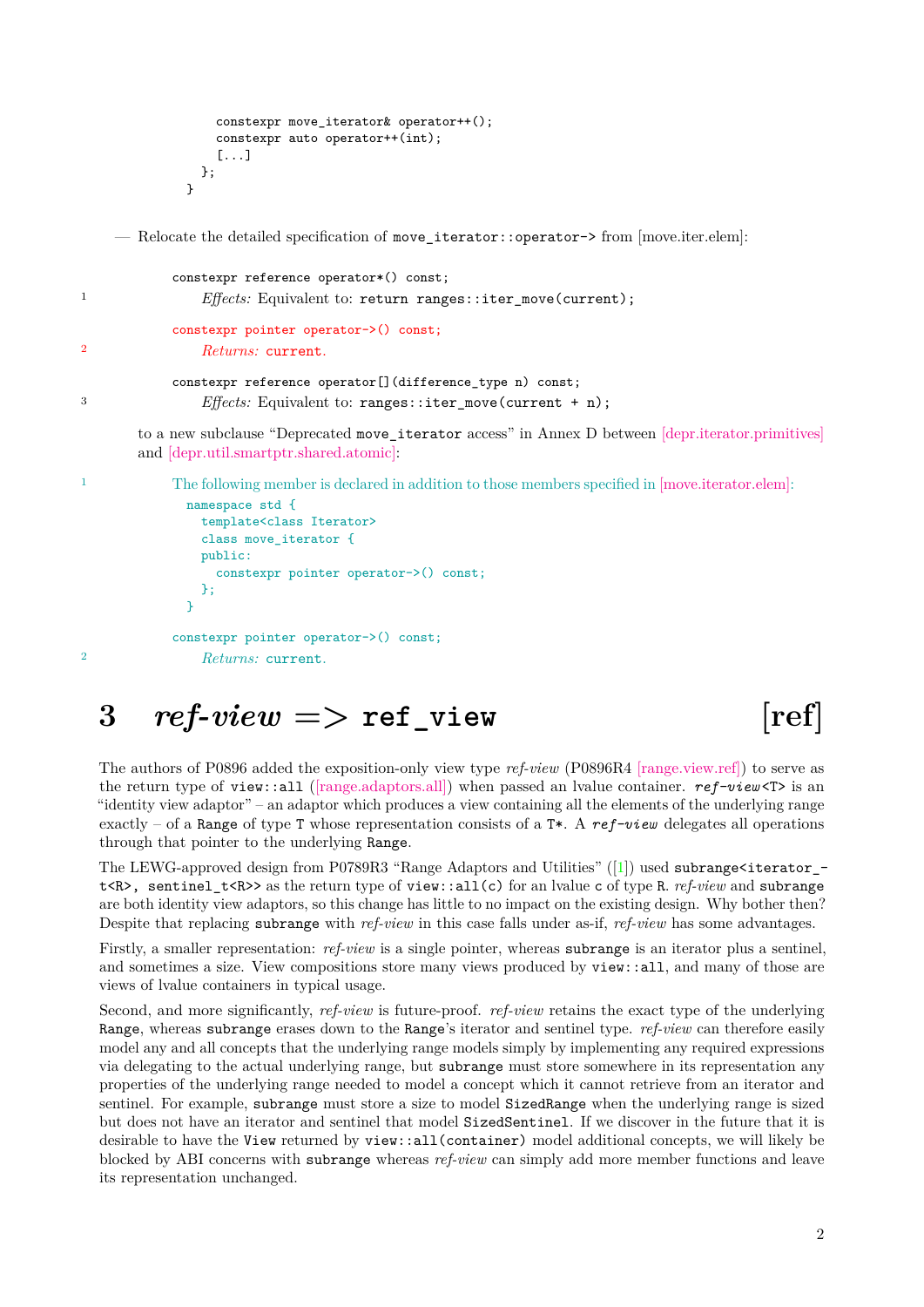We've already realized these advantages for view composition by adding *ref-view* as an exposition-only View type returned by view::all, but users may like to use it as well as a sort of "Ranges reference\_wrapper".

### <span id="page-4-0"></span>**3.1 Technical Specifications [189] 12.1 Technical Specifications** [ref.words]

```
— Update references to the name ref-view to ref_view in [range.adaptors.all]/2:
```

```
2 The name view::all denotes a range adaptor object ([range.adaptor.object]). For some
            subexpression E, the expression view::all(E) is expression-equivalent to:
<sup>2</sup> - DECAY COPY(E) if the decayed type of E models View.
```

```
<sup>2</sup> \qquad Otherwise, ref-view(E) ref-view (E) if that expression is well-formed<del>, where ref-view</del>
                   is the exposition-only View specified below.
```
2  $-$  Otherwise, subrange $\{E\}.$ 

(2.1) — Change the stable name [\[range.view.ref\]](https://wg21.link/range.view.ref) to [range.ref.view] (for consistency with the stable names of the other view classes defined in [\[range\]\)](https://wg21.link/range), retitle to "class template ref\_view" and modify as follows:

```
1 ref view is a View of the elements of some other Range.
              namespace std::ranges {
                template<Range R>
                  requires is_object_v<R>
                class ref_viewref_view : public view_interface<ref_viewref_view<R>> {
                private:
                  R* r_ = nullptr; // exposition only
                public:
                  constexpr ref_viewref_view() noexcept = default;
                  template<not-same-as <ref-view ref_view> T>
                    requires see below
                  constexpr ref\_viewref\_view(T& k t);constexpr R& base() const;
                  constexpr iterator_t<R> begin() const { return ranges::begin(*r_); }
                  constexpr sentinel_t<R> end() const { return ranges::end(*r_); }
                  constexpr bool empty() const
                    requires requires { ranges::empty(*r_); }
                  { return ranges::empty(*r_); }
                  constexpr auto size() const requires SizedRange<R>
                  { return ranges::size(*r_); }
                  constexpr auto data() const requires ContiguousRange<R>
                  { return ranges::data(*r_); }
                  friend constexpr iterator_t<R> begin(ref_viewref_view r)
                  { return r.begin(); }
                  friend constexpr sentinel_t<R> end(ref_viewref_view r)
                  { return r.end(); }
                };
              }
            template<not-same-as<ref-viewref_view> T>
              requires see below
            constexpr ref\_view(f \& t);
                [...]
```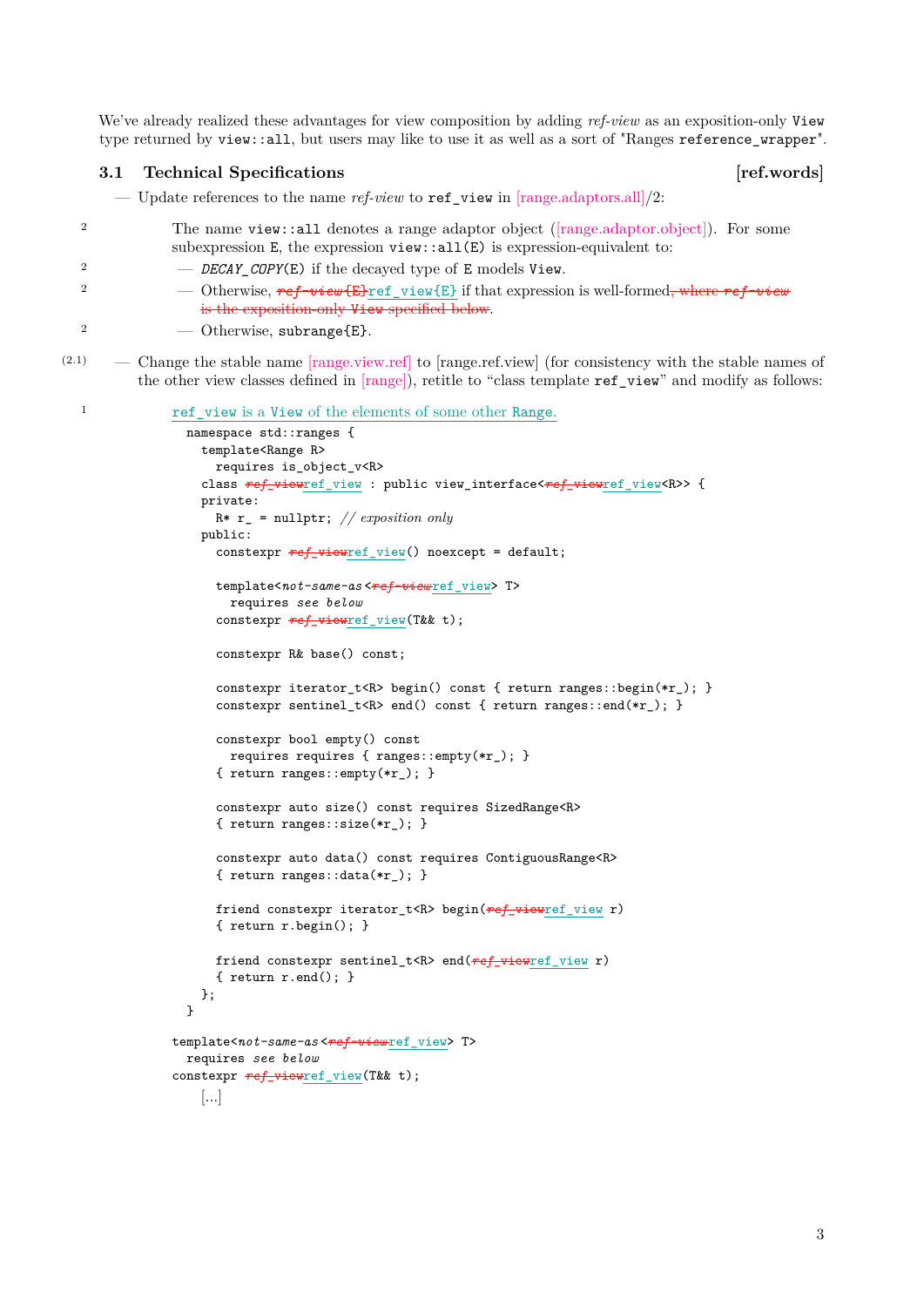# <span id="page-5-0"></span>**4 Comparison function object untemplates [untemp]**

During LWG review of P0896's comparison function objects (P0896R3 [range.comparisons]) we were asked, "Why are we propagating the design of the std comparison function objects, i.e. class templates that you shouldn't specialize because they cannot be specialized consistently with the void specializations that you actually should be using?" For the Ranges TS, it was a design goal to minimize differences between std and ranges to ease transition and experimentation. For the Standard, our goal should not be to minimize differences but to produce the best design. (As was evidenced by the LEWG poll in Rapperswil suggesting that we should not be afraid to diverge std and ranges components when there are reasons to do so.)

Absent a good reason to mimic the std comparison function objects exactly, we propose un-template-ing the std::ranges comparion function objects, leaving only concrete classes with the same behavior as the prior void specializations.

### <span id="page-5-1"></span>**4.1 Technical specifications**  *untemp.words*

In [functional.syn], modify the declarations of the ranges comparison function objects as follows:

```
[...]
namespace ranges {
  // [range.comparisons], comparisons
  template<class T = void>
    requires see below
  struct equal_to;
  template<class T = void>
    requires see below
  struct not_equal_to;
  template<class T = void>
    requires see below
  struct greater;
  template<class T = void>
    requires see below
  struct less;
   emplate\leq class T = void\geqrequires see below
  struct greater_equal;
  template<class T = void>
    requires see below
  struct less_equal;
  template<> struct equal_to<void>;
  template<> struct not_equal_to<void>;
  template<>>
struct greater<void>;
  template<> struct less<void>;
  template<> struct greater_equal<void>;
  template<> struct less_equal<<del>void></del>;
}
[...]
```
Update the specifications in [\[range.comparisons\]](https://wg21.link/range.comparisons) as well:

<sup>2</sup> There is an implementation-defined strict total ordering over all pointer values of a given type. This total ordering is consistent with the partial order imposed by the builtin operators  $\langle, \rangle, \langle =, \text{ and } \rangle =$ .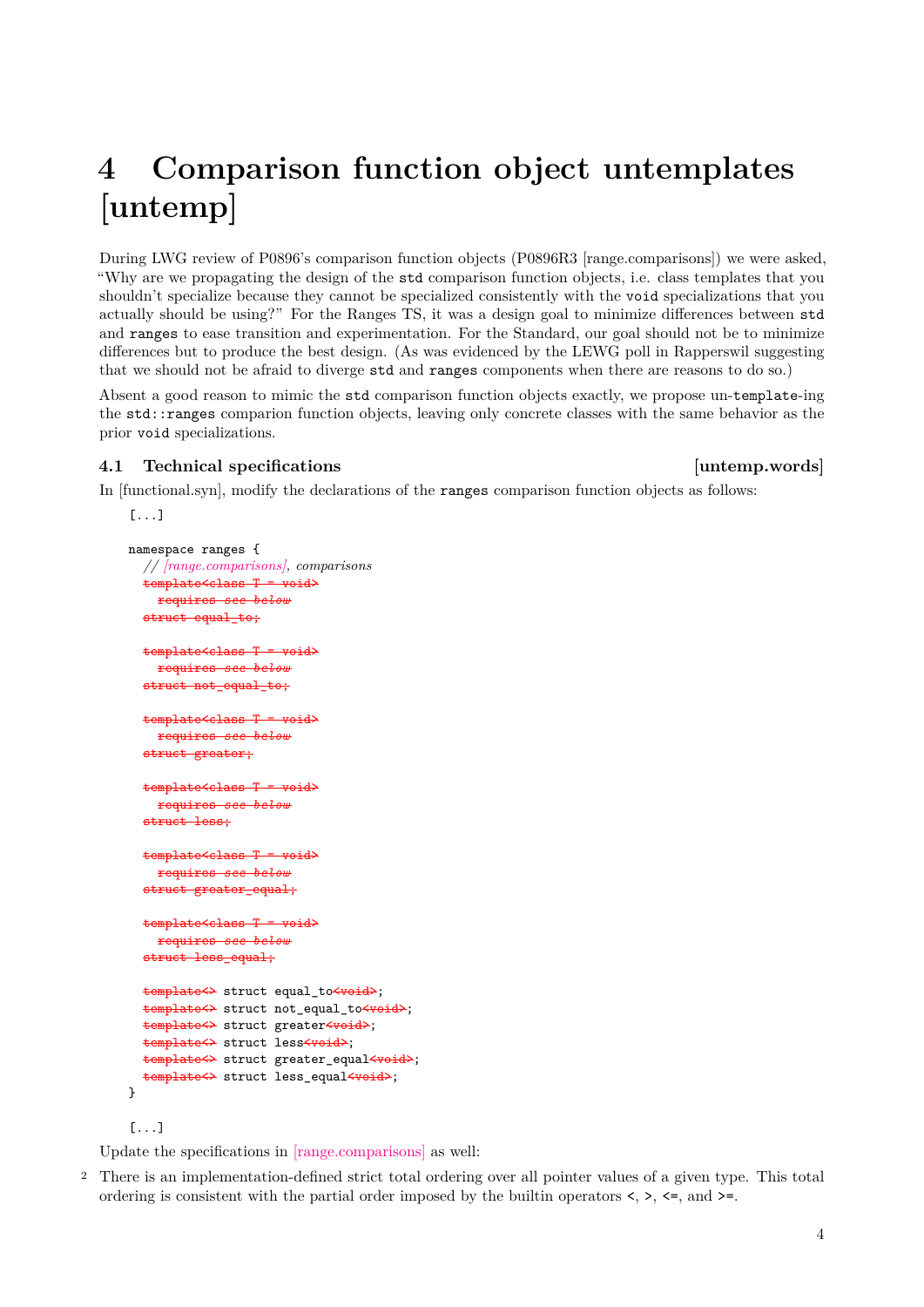```
template<class T = void>
        requires EqualityComparable<T> || Same<T, void> || BUILTIN_PTR_CMP(const T&, ==, const T&)
      struct equal_to {
        constexpr bool operator()(const T& x, const T& y) const;
      \mathcal{L}:
   3 operator() has effects equivalent to: return ranges: : equal \text{to}<>{}{\}(x, y);template<class T = void>
        requires EqualityComparable<T> || Same<T, void> || BUILTIN_PTR_CMP(const T&, ==, const T&)
      struct not_equal_to {
        constexpr bool operator()(const T& x, const T& y) const;
      };
   4 operator() has effects equivalent to: return !ranges::equal_to\langle\}(x, y);
      template<class T = void>
       requires StrictTotallyOrdered<T> || Same<T, void> || BUILTIN_PTR_CMP(const T&, <, const T&)
      struct greater {
        constexpr bool operator()(const T& x, const T& y) const;
      };
   5 operator() has effects equivalent to: return ranges::less\langle \}(y, x);
      template < class T = voidrequires StrictTotallyOrdered<T> || Same<T, void> || BUILTIN_PTR_CMP(const T&, <, const T&)
      struct less {
        constexpr bool operator()(const T& x, const T& y) const;
      };
   6 operator() has effects equivalent to: return ranges:: less <> { } (x, y);
      template<class T = void>
        requires StrictTotallyOrdered<T> || Same<T, void> || BUILTIN_PTR_CMP(const T&, <, const T&)
      struct greater_equal {
        constexpr bool operator()(const T& x, const T& y) const;
      };
   7 operator() has effects equivalent to: return !ranges:: less \{ \} (x, y);
      template<class T = void>
        requires StrictTotallyOrdered<T> || Same<T, void> || BUILTIN_PTR_CMP(const T&, <, const T&)
      struct less_equal {
        constexpr bool operator()(const T& x, const T& y) const;
      };
   8 operator() has effects equivalent to: return !ranges::less\leftrightarrow{}(y, x);
      template<> struct equal to<void> {
        template<class T, class U>
          requires EqualityComparableWith<T, U> || BUILTIN_PTR_CMP(T, ==, U)
        constexpr bool operator()(T&& t, U&& u) const;
        using is_transparent = unspecified;
      };
   <sup>9</sup> Expects: If the expression std::forward\mathcal{T}>(t) == std::forward\mathcal{U}>(u) results in a call to a built-in
           operator == comparing pointers of type P, the conversion sequences from both T and U to P shall be
           equality-preserving ([concepts.equality]).
  10 Effects:
(10.1) - If the expression std::forward<T>(t) == std::forward<U>(u) results in a call to a built-in
                operator == comparing pointers of type P: returns false if either (the converted value of) t
```

```
precedes u or u precedes t in the implementation-defined strict total order over pointers of type P
and otherwise true.
```

```
(10.2) \qquad \qquad - Otherwise, equivalent to: return std::forward<T>(t) == std::forward<U>(u);
```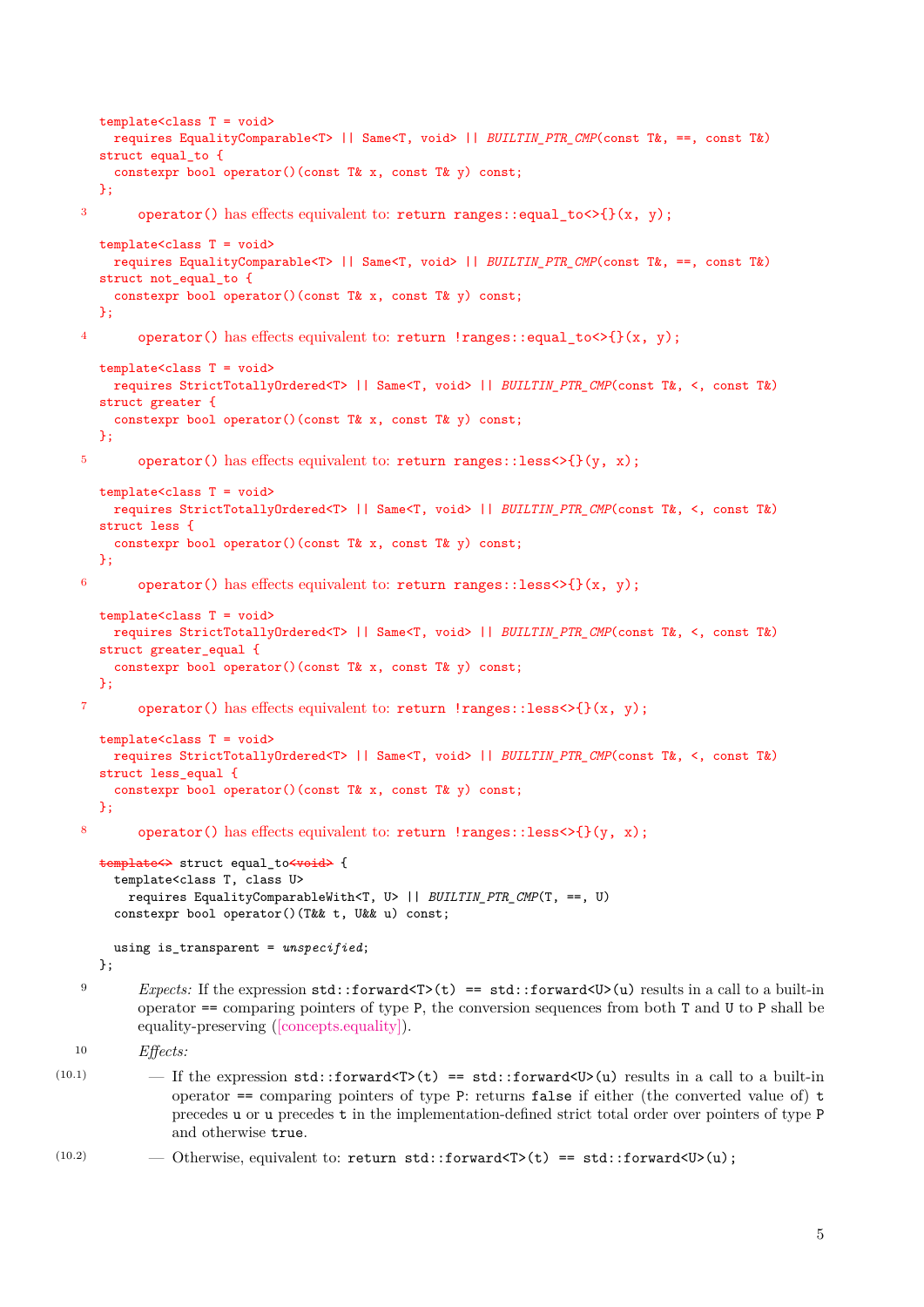```
template<> struct not_equal_to<void> {
        template<class T, class U>
         requires EqualityComparableWith<T, U> || BUILTIN_PTR_CMP(T, ==, U)
        constexpr bool operator()(T&& t, U&& u) const;
       using is_transparent = unspecified;
      };
  11 operator() has effects equivalent to:
             return !ranges::equal_to<>{}(std::forward<T>(t), std::forward<U>(u));
      template<>>
struct greater<void>
{
        template<class T, class U>
         requires StrictTotallyOrderedWith<T, U> || BUILTIN_PTR_CMP(U, <, T)
       constexpr bool operator()(T&& t, U&& u) const;
       using is_transparent = unspecified;
      };
  12 operator() has effects equivalent to:
             return ranges::less<>{}(std::forward<U>(u), std::forward<T>(t));
      template<> struct less<void> {
        template<class T, class U>
         requires StrictTotallyOrderedWith<T, U> || BUILTIN_PTR_CMP(T, <, U)
        constexpr bool operator()(T&& t, U&& u) const;
        using is_transparent = unspecified;
      };
  13 Expects: If the expression std::forward<T>(t) < std::forward<U>(u) results in a call to a built-in
           operator < comparing pointers of type P, the conversion sequences from both T and U to P shall be
           ([concepts.equality]). For any expressions ET and EU such that decltype((ET)) is T
           and decltype((EU)) is U, exactly one of ranges::less\leftrightarrow{}(ET, EU), ranges::less\leftrightarrow{}(EU, ET),
           or ranges::equal_to<>{}(ET, EU) shall be true.
  14 Effects:
(14.1) – If the expression std::forward<T>(t) < std::forward<U>(u) results in a call to a built-in
                operator < comparing pointers of type P: returns true if (the converted value of) t precedes u in
                the implementation-defined strict total order over pointers of type P and otherwise false.
(14.2) \qquad - Otherwise, equivalent to: return std::forward<T>(t) < std::forward<U>(u);
      template<> struct greater equal<void> {
        template<class T, class U>
         requires StrictTotallyOrderedWith<T, U> || BUILTIN_PTR_CMP(T, <, U)
        constexpr bool operator()(T&& t, U&& u) const;
        using is_transparent = unspecified;
      };
  15 operator() has effects equivalent to:
             return !ranges::less<>{}(std::forward<T>(t), std::forward<U>(u));
      template<> struct less_equal<void> {
        template<class T, class U>
         requires StrictTotallyOrderedWith<T, U> || BUILTIN_PTR_CMP(U, <, T)
        constexpr bool operator()(T&& t, U&& u) const;
       using is_transparent = unspecified;
      };
  16 operator() has effects equivalent to:
             return !ranges::less<>{}(std::forward<U>(u), std::forward<T>(t));
```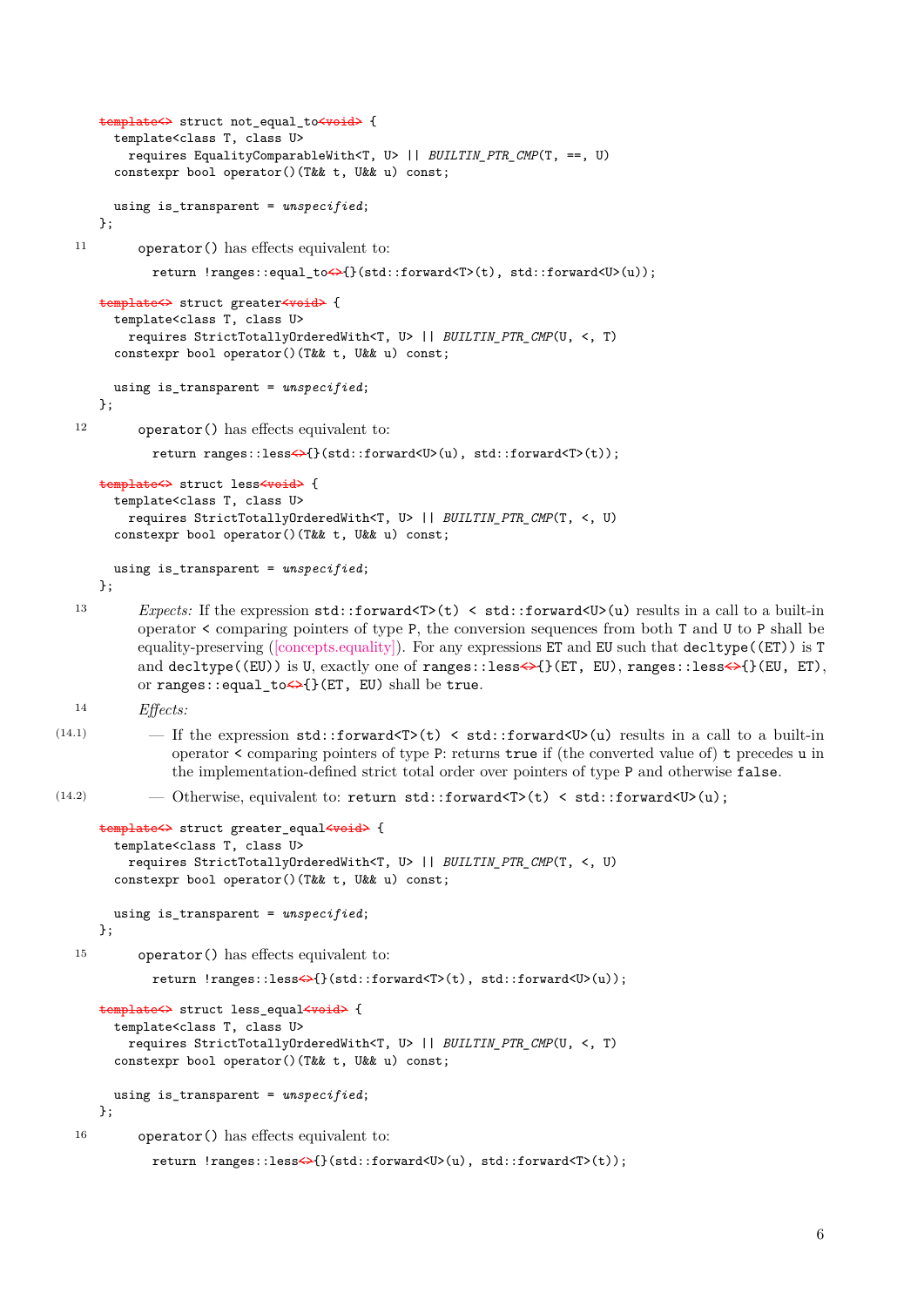Strip <> from occurrences of ranges::equal\_to<>, ranges::less<>, etc. in: [defns.projection], [iterator.synopsis], [commonalgoreq.general]/2, [commonalgoreq.mergeable], [commonalgoreq.sortable], [range.syn], [range.adaptors.split\_view], [algorithm.syn], [alg.find], [alg.find.end], [alg.find.first.of], [alg.adjacent.find], [alg.count], [alg.mismatch], [alg.equal], [alg.is\_permutation], [alg.search], [alg.replace], [alg.remove], [alg.unique], [sort], [stable.sort], [partial.sort], [partial.sort.copy], [is.sorted], [alg.nth.element], [lower.bound], [upper.bound], [equal.range], [binary.search], [alg.merge], [includes], [set.union], [set.intersection], [set.difference], [set.symmetric.difference], [push.heap], [pop.heap], [make.heap], [sort.heap], [is.heap], [alg.min.max], [alg.lex.comparison], and [alg.permutation.generators].

<span id="page-8-0"></span>**5 Reversing a reverse\_view [weiv\_esrever]**

view::reverse in P0896 is a range adaptor that produces a reverse\_view which presents the elements of the underlying range in reverse order - from back to front. reverse\_view does so via the expedient mechanism of adapting the underlying view's iterators with  $std::reverse\_iterator$ . Reversing a reverse\_view produces a view of the elements of the original range in their original order. While this behavior is correct, it is likely to exhibit poor performance.

We propose that the effect of view::reverse(r) when r is an instance of reverse view should be to simply return the underlying view directly. This behavior is both simple to specify and efficient to implement.

Similarly, reversing a subrange whose iterator and sentinel are reverse\_iterators can be made more efficient by yielding a subrange of "unwrapped" iterators. Note that in this case we should take care to preserve any stored size information in the original subrange, since the size of the unwrapped base range is the same.

### <span id="page-8-1"></span>**5.1 Technical specifications**  [sdrow.weivesrever]

Modify the specification of view::reverse in  $[\text{range}:\text{reverse}:\text{adaptor}]$  as follows:

| $\mathbf{1}$ | The name view: reverse denotes a range adaptor object ([range.adaptor.object]). For some<br>subexpression E, the expression $view::reverse(E)$ is expression-equivalent to: $reverse\_view(E)$ . |
|--------------|--------------------------------------------------------------------------------------------------------------------------------------------------------------------------------------------------|
| (1.1)        | - If the type of E is a (possibly cv-qualified) specialization of reverse_view, equivalent to<br>$E.\text{base}()$ .                                                                             |
| (1.2)        | — Otherwise, if the type of E is cv-qualified                                                                                                                                                    |
|              | subrange <reverse_iterator<i>, reverse_iterator<i>, K&gt;</i></reverse_iterator<i>                                                                                                               |
|              | for some iterator type I and value K of type subrange kind,                                                                                                                                      |
| (1.2.1)      | - if K is subrange_kind::sized, equivalent to:                                                                                                                                                   |
|              | $subrange1, I, K>(E.end().base(), E.begin().base(), E.size())$                                                                                                                                   |
| (1.2.2)      | — otherwise, equivalent to:                                                                                                                                                                      |
|              | subrange <i, i,="" k="">(E.end().base(), E.begin().base())</i,>                                                                                                                                  |
|              | However, in either case E is evaluated only once.                                                                                                                                                |

 $(1.3)$   $\qquad$   $\qquad$  Otherwise, equivalent to reverse view{E}.

## <span id="page-8-2"></span>**6 Use cases left dangling [dangle]**

What does this program fragment do in P0896?

```
std::vector<int> f();
```

```
o = std::ranges::copy(f(), o).out;
```
how about this one:

```
std::ranges::copy(f(), std::ostream_iterator<int>{std::cout});
```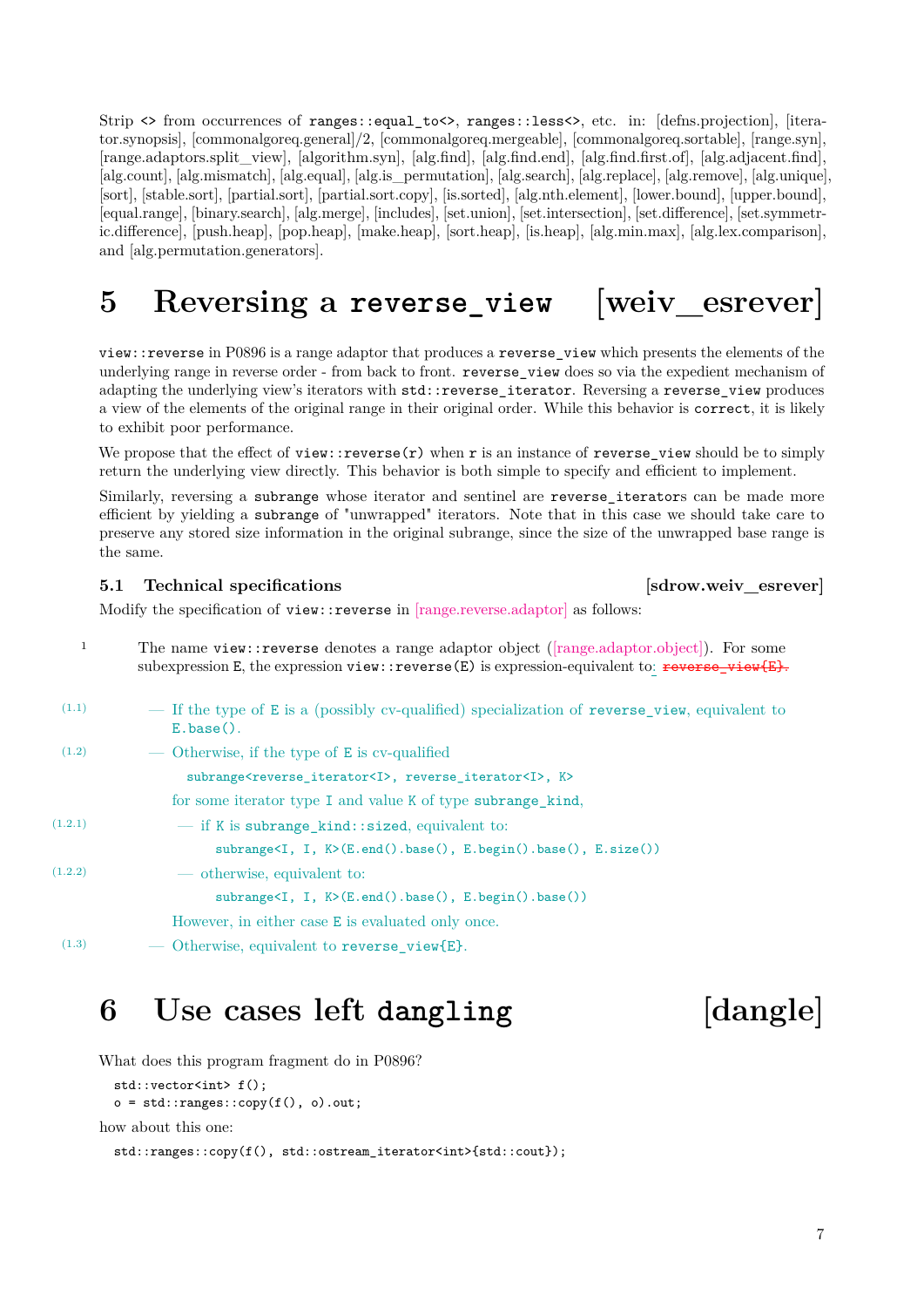The correct answer is, "These fragments are ill-formed because the iterator into the input range that ranges::copy returns would dangle - despite that the program fragment ignores that value - because LEWG asked us to remove the dangling wrapper and make such calls ill-formed."

In the Ranges TS / revision one of P0896 an algorithm that returns an iterator into a range that was passed as an rvalue argument first wraps that iterator with the dangling wrapper template. A caller must retrieve the iterator value from the wrapper by calling a member function, opting in to potentially dangerous behavior explicitly. The use of dangling here makes it impossible for a user to inadvertently use an iterator that dangles.

In practice, the majority of range-v3 users in an extremely rigorous poll of the #ranges Slack channel (i.e., the author and two people who responded) never extract the value from a dangling wrapper. We prefer to always pass lvalue ranges to algorithms when we plan to use the returned iterator, and use dangling only as a tool to help us avoid inadvertent use of potentially dangling iterators. Unfortunately, P0896 makes calls that would have used dangling in the TS design ill-formed which forces passing ranges as lvalues even when the dangling iterator value is not used.

We propose bringing back dangling in a limited capacity as a non-template tag type to be returned by calls that would otherwise return a dangling iterator value. This change makes the program fragments above well-formed, but without introducing the potentially unsafe behavior that LEWG found objectionable in the prior dangling design: there's no stored iterator value to retrieve.

### <span id="page-9-0"></span>**6.1** Technical specifications **in the set of the set of the set of the set of the set of the set of the set of the set of the set of the set of the set of the set of the set of the set of the set of the set of the set of**

Modify the  $\langle \text{ranges} \rangle$  synopsis in  $[\text{ranges.syn}]$  as follows:

```
namespace std::ranges {
  [...]
  // [range.range], Range
  template<class T>
    using iterator_t = decltype(ranges::begin(declval<T&>()));
  template<class T>
    using sentinel_t = decltype(ranges::end(declval<T&>()));
  template<fowarding-range R>
    using safe_iterator_t = iterator_t<R>;
  template<class T>
    concept Range = see below;
  [...]
  template<Iterator I, Sentinel<I> S = I, subrange_kind K = see below>
    requires (K == subrange_kind::sized || !SizedSentinel<S, I>)
  class subrange;
  // [dangling], dangling iterator handling
  struct dangling;
  template<Range R>
    using safe_iterator_t =
      conditional_t<forwarding-range<R>, iterator_t<R>, dangling>;
  template<forwarding-range Range R>
    using safe_subrange_t =
      conditional_t<forwarding-range <R>, subrange<iterator_t<R>>, dangling>;
  // [range.all], all view
 namespace view { inline constexpr unspecified all = unspecified; }
  [...]
}
```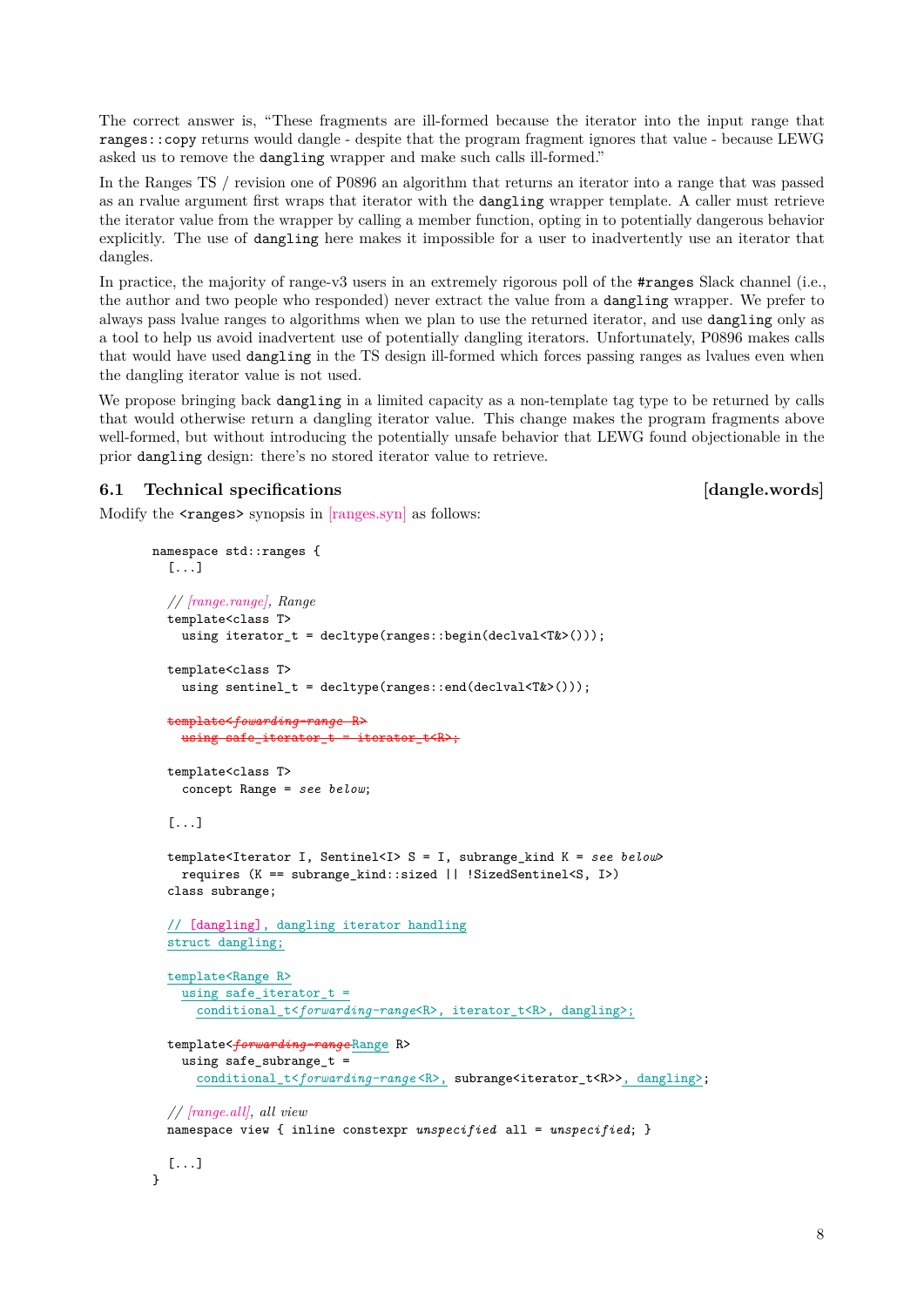Add a new subclause to [\[range.utility\],](https://wg21.link/range.utility) following [\[range.subrange\]:](https://wg21.link/range.subrange)

### **23.6.4** Dangling iterator handling **and influence contained**  $\left[$  dangling

<sup>1</sup> The tag type dangling is used together with the template aliases safe iterator t and safe subrange t to indicate that an algorithm that typically returns an iterator into or subrange of a Range argument does not return an iterator or subrange which could potentially reference a range whose lifetime has ended for a particular rvalue Range argument which does not model *forwarding-range* [\(\[range.range\]\)](https://wg21.link/range.range).

```
namespace std {
  struct dangling {
    constexpr dangling() noexcept = default;
    template<class... Args>
      constexpr dangling(Args&&...) noexcept { }
 \}:
}
```

```
2 [Example:
```

```
vector<int>f();
auto result1 = ranges::find(f(), 42); // #1static_assert(Same<decltype(result1), dangling>);
auto vec = f();
auto result2 = ranges::find(vec, 42); // #2static_assert(Same<decltype(result2), vector<int>::iterator>);
auto result3 = ranges::find(subrange{vec}, 42); // #3
static_assert(Same<decltype(result3), vector<int>::iterator>);
```
The call to ranges::find at  $#1$  returns dangling since  $f()$  is an rvalue vector; the vector could potentially be destroyed before a returned iterator is dereferenced. However, the calls at  $#2$  and  $#3$  both return iterators since the lvalue vec and specializations of subrange model forwarding-range. *— end example* ]

Change the  $\langle$  algorithm> synopsis in [\[algorithm.syn\]](https://wg21.link/algorithm.syn) as follows:

```
#include <initializer_list>
namespace std {
  [\ldots]namespace ranges {
    template<class I, class F>
    struct for_each_result {
      [[no_unique_address]] I in;
      [[no_unique_address]] F fun;
      template<class I2, class F2>
        requires ConvertibleTo<const I&, I2> && ConvertibleTo<const F&, F2>
        operator for_each_result<I2, F2>() const & {
          return {in, fun};
        }
      template<class I2, class F2>
        requires ConvertibleTo<I, I2> && ConvertibleTo<F, F2>
        operator for_each_result<I2, F2>() && {
          return {std::move(in), std::move(fun)};
        }
    };
    [...]
 }
  [...]
 namespace ranges {
   template<class I1, class I2>
    struct mismatch_result {
      [[no_unique_address]] I1 in1;
      [[no_unique_address]] I2 in2;
```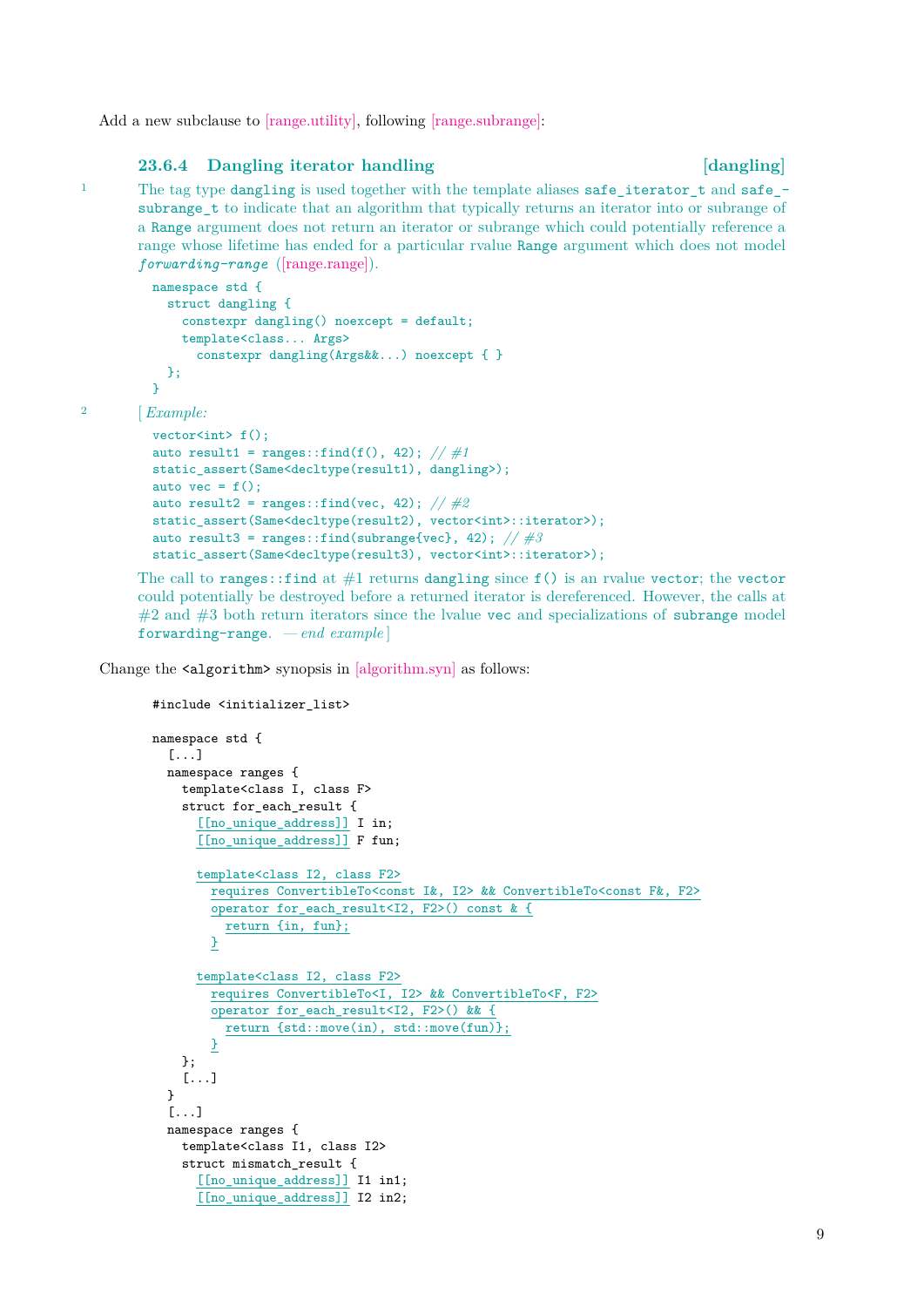```
template<class II1, class II2>
      requires ConvertibleTo<const I1&, II1> && ConvertibleTo<const I2&, II2>
      operator mismatch_result<II1, II2>() const & {
        return {in1, in2};
      }
    template<class II1, class II2>
      requires ConvertibleTo<I1, II1> && ConvertibleTo<I2, II2>
      operator mismatch_result<II1, II2>() && {
        return {std::move(in1), std::move(in2)};
      }
  };
  [...]
}
[...]
namespace ranges {
  template<class I, class O>
  struct copy_result {
    [[no_unique_address]] I in;
    [[no_unique_address]] 0 out;
    template<class I2, class O2>
      requires ConvertibleTo<const I&, I2> && ConvertibleTo<const O&, O2>
      operator copy_result<I2, O2>() const & {
        return {in, out};
      }
    template<class I2, class O2>
      requires ConvertibleTo<I, I2> && ConvertibleTo<O, O2>
      operator copy_result<I2, O2>() && {
        return {std::move(in), std::move(out)};
      }
  };
  [...]
}
[...]
namespace ranges {
  [...]
  template<class I1, class I2, class O>
  struct binary_transform_result {
    [[no_unique_address]] I1 in1;
    [[no_unique_address]] I2 in2;
    [[no_unique_address]] O out;
    template<class II1, class II2, class OO>
      requires ConvertibleTo<const I1&, II1> &&
        ConvertibleTo<const I2&, II2> && ConvertibleTo<const O&, OO>
      operator binary_transform_result<II1, II2, OO>() const & {
        return {in1, in2, out};
      }
    template<class II1, class II2, class OO>
      requires ConvertibleTo<I1, II1> &&
        ConvertibleTo<I2, II2> && ConvertibleTo<O, OO>
      operator binary_transform_result<II1, II2, OO>() && {
        return {std::move(in1), std::move(in2), std::move(out)};
      }
  };
  [...]
}
[...]
namespace ranges {
  template<class I, class O1, class O2>
  struct partition_copy_result {
```